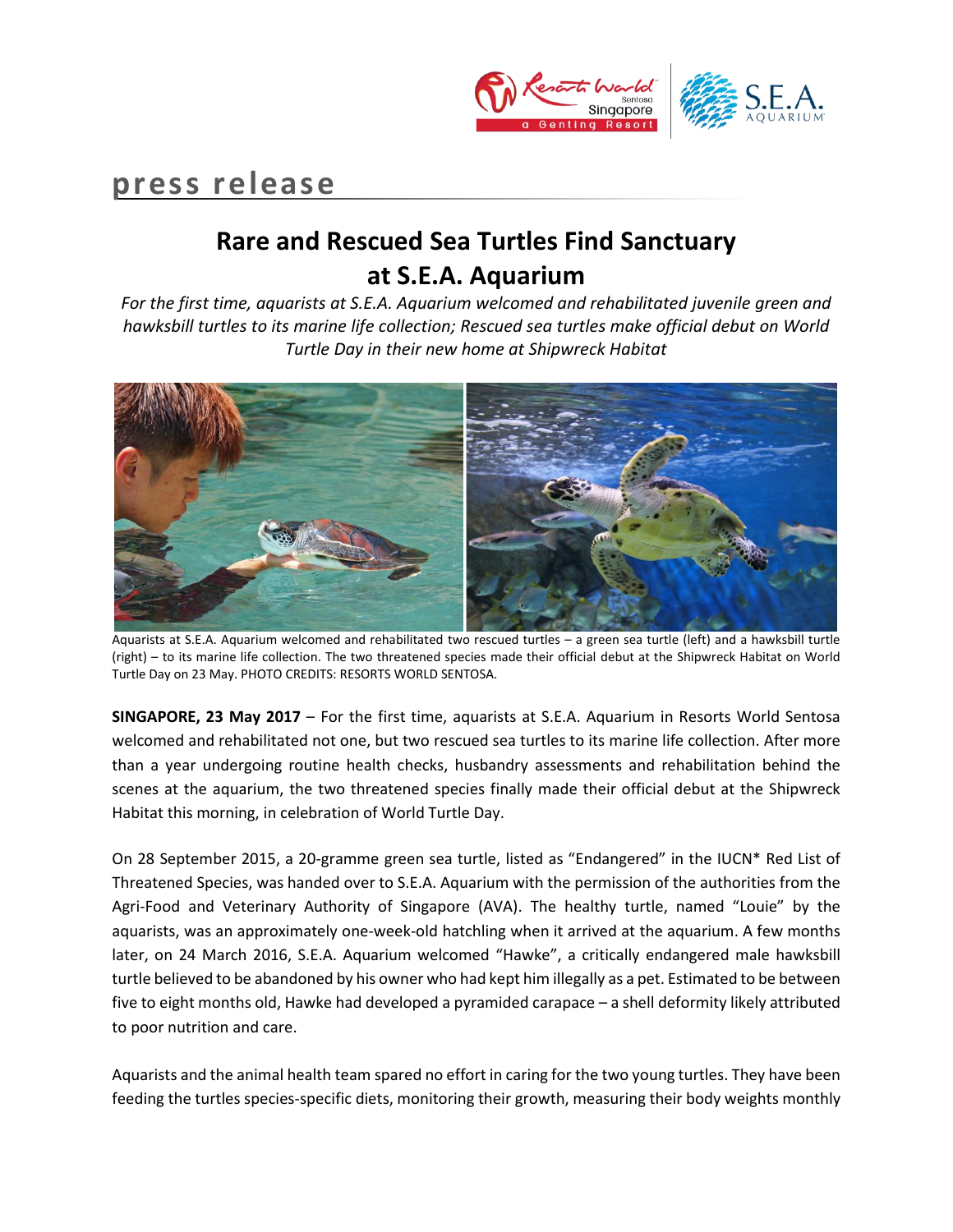

and observing their behaviours with other fishes in their temporary homes. Both turtles were gradually moved from separate, smaller homes at back-of-house areas to larger habitats where they could be slowly introduced to other species.

In addition to providing proper nutrition, housing and veterinary care, aquarists continue to build a bond with the turtles through a series of training which includes operant conditioning and positive reinforcement. Such training allows aquarists and vets to conduct veterinary and physical checks easily on the turtles to monitor their progress.

Mr Jason Horkin, Senior Vice President of Attractions at Resorts World Sentosa, said: "Here at S.E.A. Aquarium, we are dedicated to protecting marine life. We are honoured to be given the opportunity to welcome two rescued sea turtles into our collection and provide them with a safe sanctuary under expert care. Our aquarists have become foster parents and nursed both turtles back to top-swimming health. Sea turtles are amongst the ocean's most iconic animals and by bringing visitors up close to these threatened species, we hope to deepen our impact on marine conservation and education, specifically in raising awareness on issues such as poaching, illegal wildlife trade and plastic pollution."

In the time they have been at S.E.A. Aquarium, Louie the green sea turtle has grown to almost 12 kilogrammes, while Hawke the hawksbill turtle now weighs a healthy 17 kilogrammes. Named after the unusual greenish body fat stored underneath its shell, the green sea turtle can weigh more than 200 kilogrammes. Not particularly large compared to other sea turtles, hawksbills can weigh up to 70 kilogrammes and are so-named because of their tapered heads that end in a sharp point resembling a bird's beak.

Both Louie and Hawke now share their new home at the Shipwreck Habitat with other compatible species such as the pompano, threadfin trevally and the shark ray – another threatened species born and raised successfully at S.E.A. Aquarium. This provides inter-species interaction which is a good form of enrichment for the animals, and allows visitors to witness the dynamics of marine life. S.E.A. Aquarium is open to exploring the possibility of a release in partnership with the relevant authorities in the future, but this requires careful consideration taking into account key concerns including the suitability of wild habitats and poaching which must be thoroughly addressed to ensure their survival in the wild.

There are seven different species of sea turtles: green, hawksbill, Kemp's ridley, olive ridley, leatherback, loggerhead and flatback. Of the seven species, six\*\* are considered threatened according to the IUCN Red List of Threatened Species. Worldwide, sea turtles face many threats, primarily from humans, including injuries from boat propellers, entanglement in fishing nets, plastic pollution and poaching for eggs, meat, skin and shells.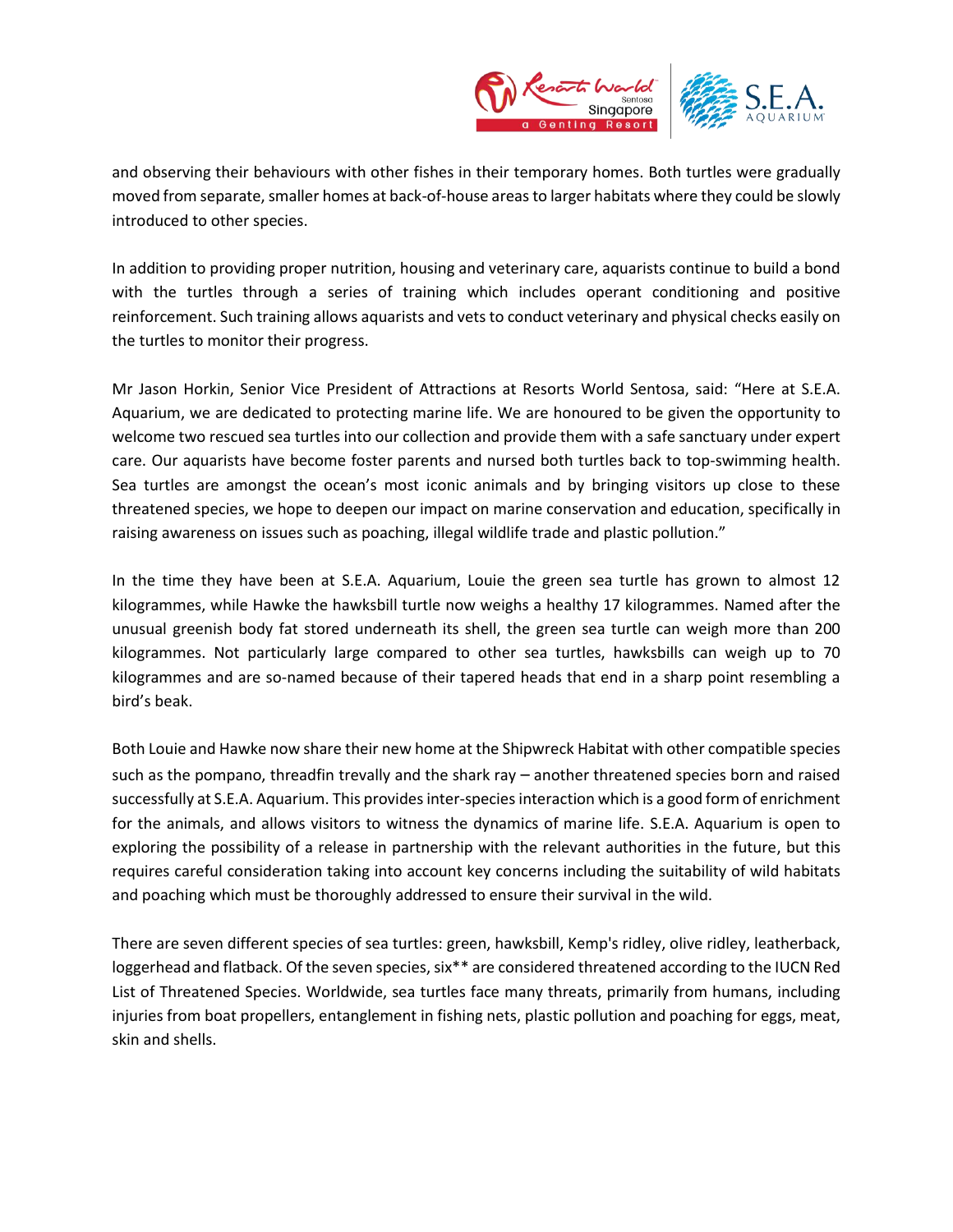

In addition to meeting the two new residents, visitors exploring the aquarium in the upcoming weeks can expect a series of educational activities held in celebration of World Oceans Day on 8 June. These include the launch of a National Geographic exhibition titled "Ocean Soul" featuring stunning images taken by renowned photojournalist Brian Skerry who specialises in underwater environments. There will also be daily storytelling sessions for visitors to learn more about marine conservation, interactive booths highlighting the impact of plastic pollution, and informative sessions on how to reduce plastic usage.

*\*IUCN – International Union for Conservation of Nature*

*\*\*Flatbacks are currently not listed as threatened in the IUCN Red List of Threatened Species due to insufficient data collection* 

**– End –**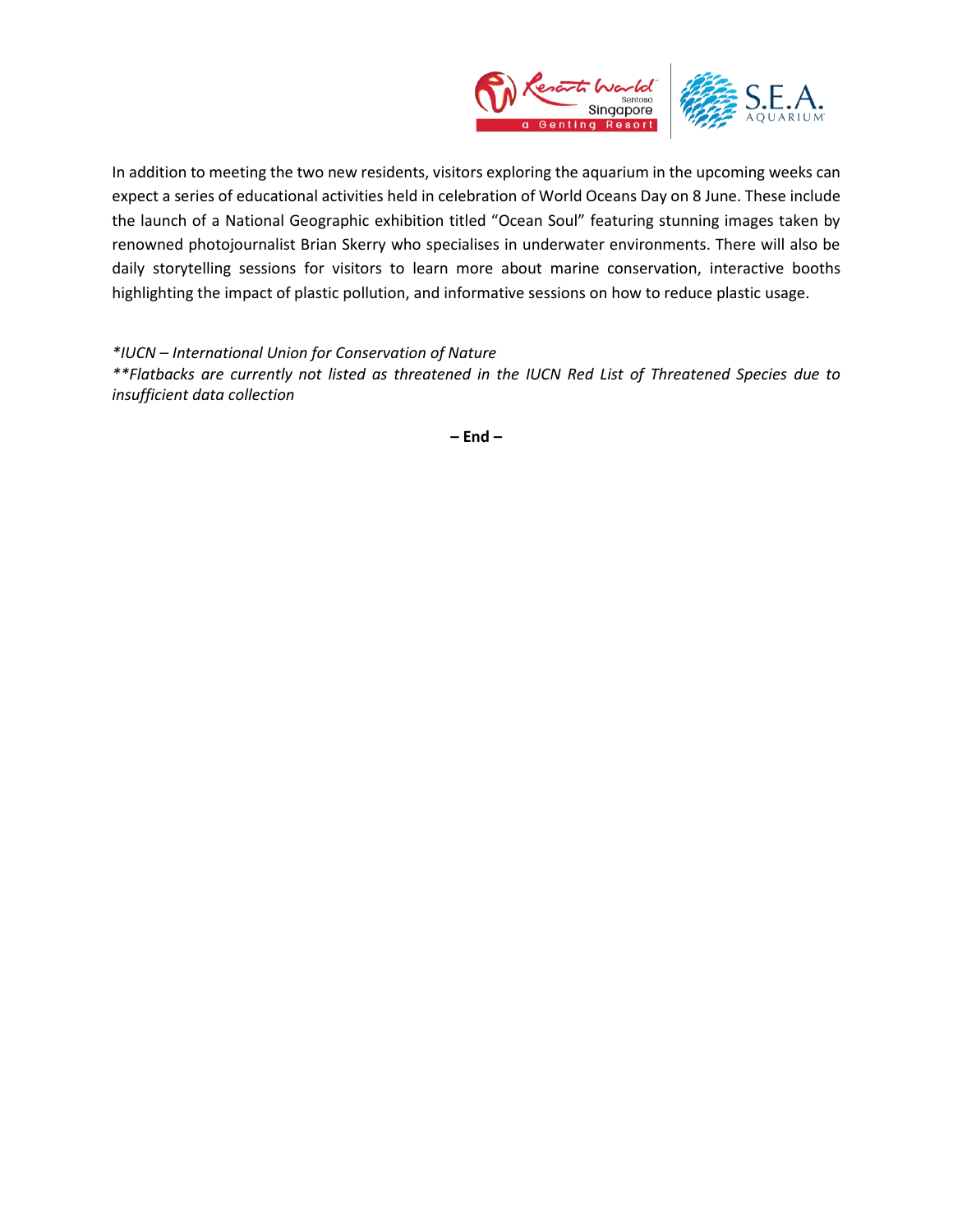

## **ABOUT S.E.A. AQUARIUM**

Opened in November 2012, S.E.A. Aquarium at Resorts World Sentosa is one of the world's largest aquariums home to more than 100,000 marine animals from across 800 species. Featuring 49 habitats, S.E.A. Aquarium exhibits close to 80 threatened species including the manta ray, Clarion angelfish and a variety of beautiful corals that mirror a pristine aquatic environment. Through interactive programmes, up-close animal encounters and immersive learning journeys, S.E.A. Aquarium aims to inspire visitors to protect the world's oceans.

S.E.A. Aquarium collaborates with local and regional partners in marine conservation projects and is accredited by the Association of Zoos & Aquariums (AZA) and World Association of Zoos and Aquariums (WAZA).

#### **ABOUT RESORTS WORLD SENTOSA**

Resorts World Sentosa (RWS), Asia's premium lifestyle destination resort, is located on Singapore's resort island of Sentosa. Spanning 49 hectares, RWS is home to four world-class attractions including Universal Studios Singapore, S.E.A. Aquarium, Dolphin Island and Adventure Cove Waterpark. Other attractions include the Asian flagship of a world-renowned destination spa, a casino, six unique hotels and the Resorts World Convention Centre. With the most number of Michelin stars in one destination, RWS offers award-winning dining experiences at renowned celebrity chef restaurants, establishing itself as a key player in Singapore's vibrant and diverse dining scene. The integrated resort also offers world-class entertainment, from original resident productions to concerts and public shows such as the Crane Dance and the Lake of Dreams. RWS has been named "Best Integrated Resort" since 2011 for six consecutive years at the TTG Travel Awards which recognises the best of Asia-Pacific's travel industry.

RWS is wholly owned by Genting Singapore, a company of the Genting Group. For more information, please visit [www.rwsentosa.com.](http://www.rwsentosa.com/)

**ResortsWorldatSentosa @** @rwsentosa #SEAAquarium **WWW.rwsentosablog.com** 

## **MEDIA CONTACTS**

### **Resorts World Sentosa**

Shaiful Rizal Tel: +65 6577 9761 / +65 9170 2542 E-mail[: shaiful.malek@RWSentosa.com](mailto:shaiful.malek@RWSentosa.com)

Audrey Lee Tel: +65 6577 9766 / +65 8198 0047 E-mail[: audrey.sylee@RWSentosa.com](mailto:audrey.sylee@RWSentosa.com)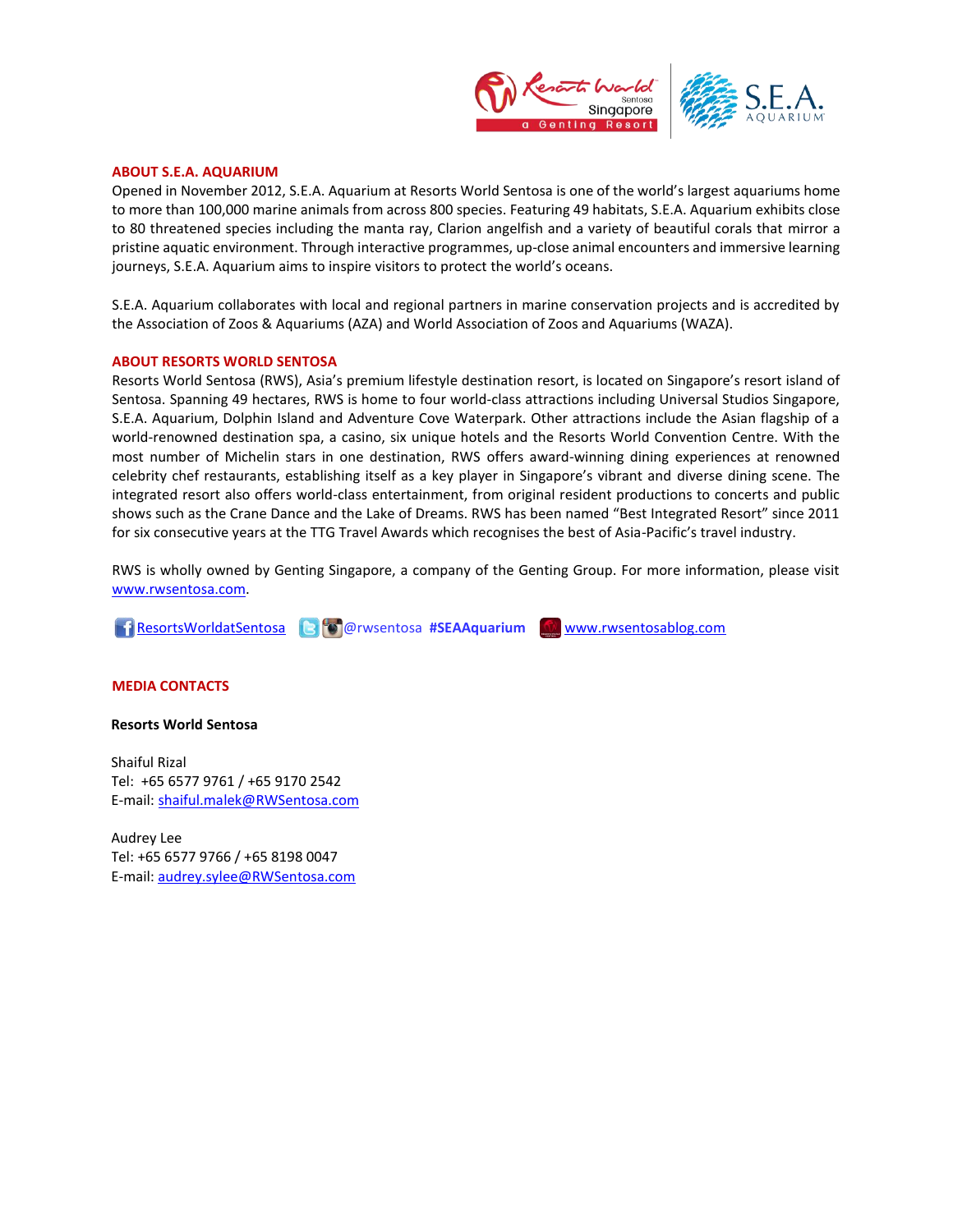



## **Note to Editors**

- 1. Photos and video of the sea turtles can be downloaded from<https://app.box.com/v/seaturtles>
- 2. All photos and video are to be attributed to **Resorts World Sentosa**



Aquarists at S.E.A. Aquarium carries out "positive reinforcement operant conditioning" with Louie the green sea turtle. They start by teaching Louie to 'target' or touch the striped end of a PVC pipe by placing it in front of him and rewarding him with food once he touches it. Over time, Louie has been conditioned to associate the pipe with food and swims to it easily. This conditioned behaviour makes it easier for aquarists and vets to conduct physical and/or veterinary checks when necessary.



An aquarist at S.E.A. Aquarium carrying Louie the green sea turtle for its monthly weighing. Aquarists have been feeding the turtles species-specific diets, monitoring their growth, measuring their body weights and observing their behaviours with other fishes in their new home.